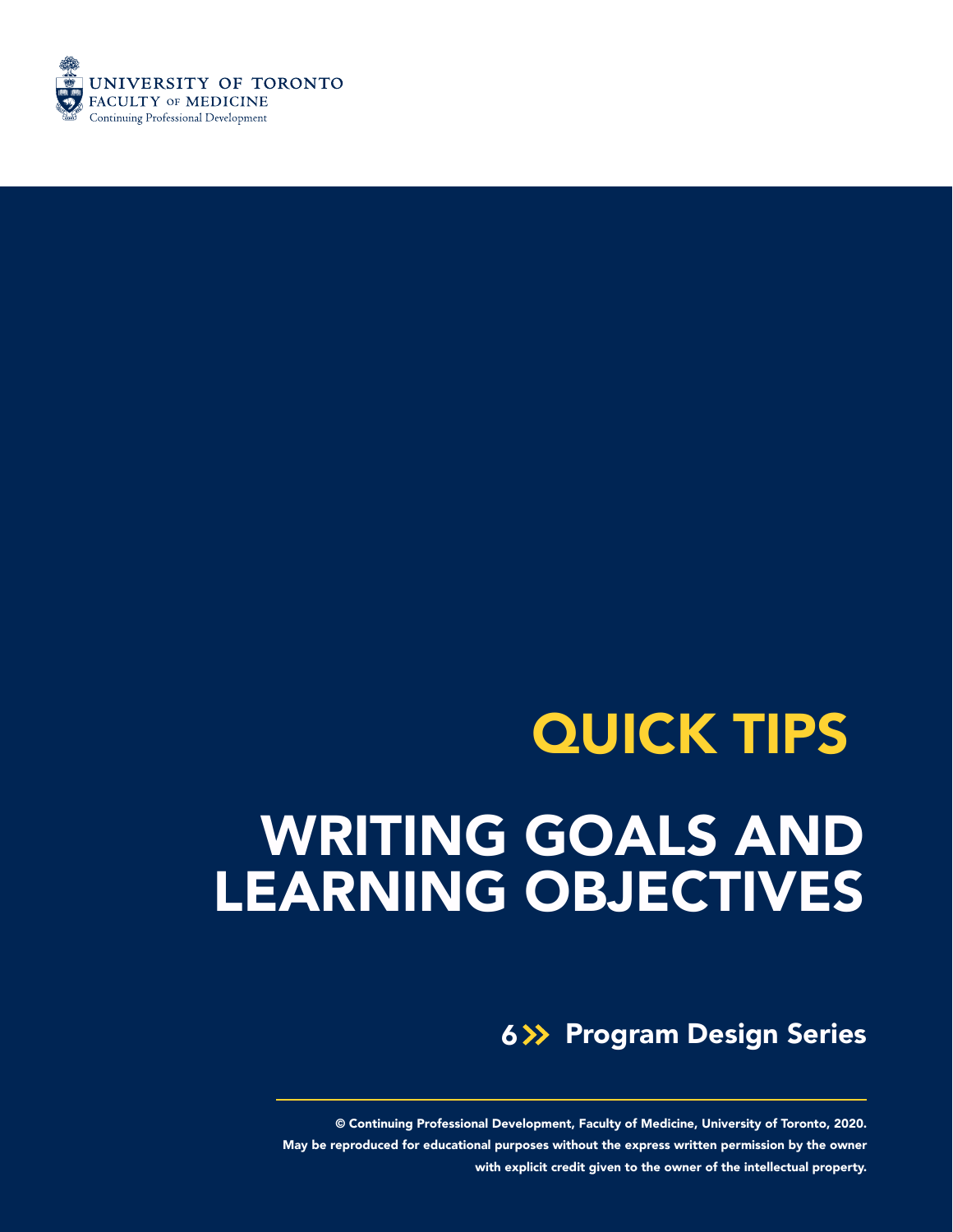# GOALS

There is a difference between goals and objectives. An educational goal states the purpose of the educational event in a general way. It addresses who might be interested in attending and why. A goal could also be referred to as a "statement of purpose" - a very useful tool in encouraging participation.

A statement of purpose helps you set the general goals for your program and clarify the scope of the program you intend to offer. This guides you as a planner to keep on track when writing objectives and, later, choosing learning methods. It also has a secondary effect which helps you attract people to your program, clarifying the program's relevance for the learner. In viewing your program website or email, a participant should be able to say immediately "this program is for me" by seeing themselves reflected in the statement of purpose.

A statement of purpose identifies broadly:

- the general area and level of content,
- participants in terms of their general role,
- and what the participants should be able to do on completion of the program

For instance, an example of a statement of purpose or goal statement is as follows:

*"This program will focus on the assessment and treatment of foot disorders in adults and children. Topics will include both conservative and surgical management of foot pathology with emphasis placed on audience participation... Orthopaedic surgeons, surgeons, podiatrists, chiropodists, rheumatologists, plastic surgeons and other health care professionals working in the research and treatment of foot and ankle pathologies will enhance their knowledge and skills by attending this symposium."*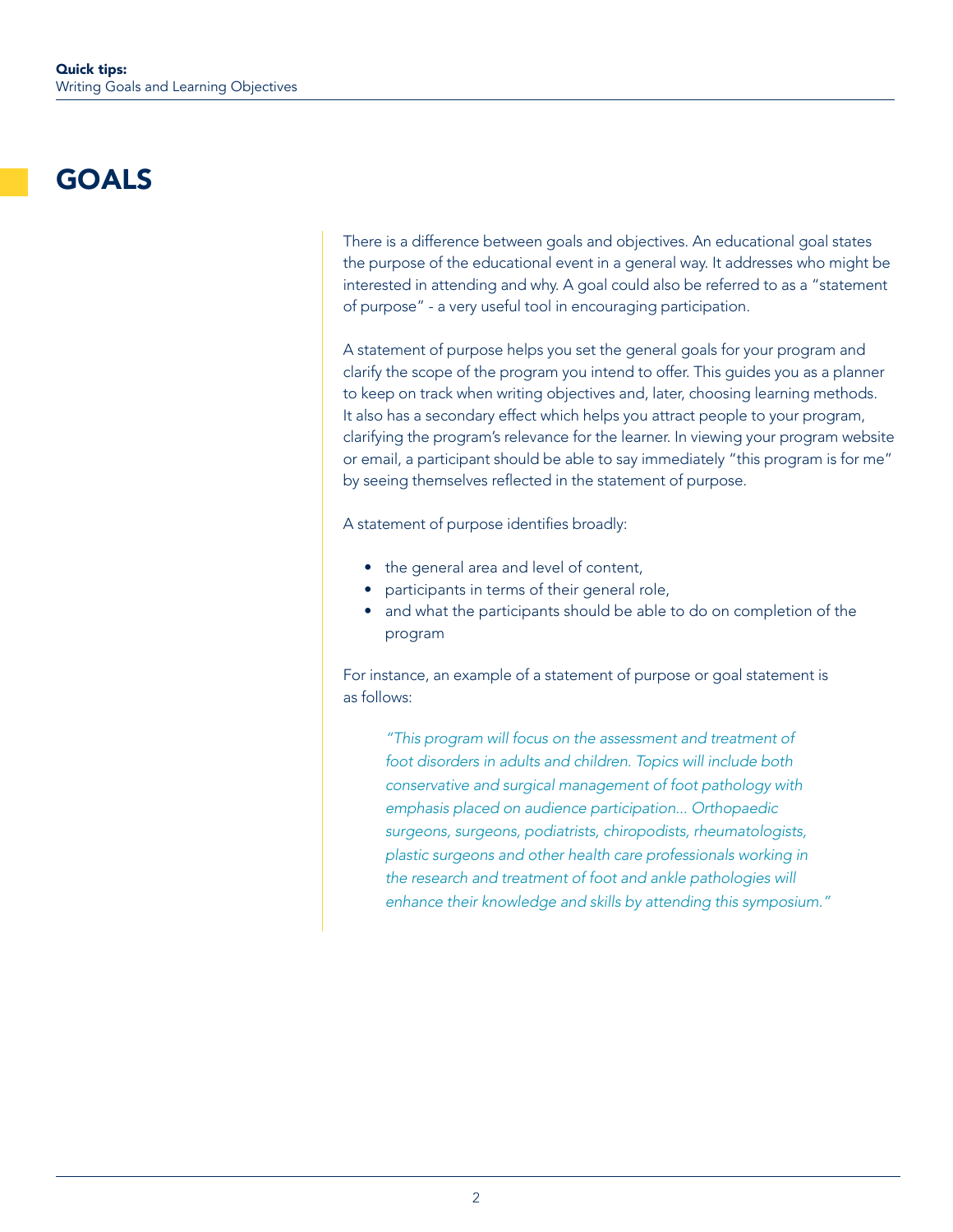# LEARNING OBJECTIVES

Developing focused learning objectives follows conducting needs assessments as one of the first steps in developing effective CPD. Well written learning objectives are a value to participants, presenters and course directors:

# FOR PARTICIPANTS, LEARNING OBJECTIVES:

- Clearly identify what participants will accomplish or will be able to do after attending an educational session
- Help them choose which session to attend\

# FOR PRESENTERS, LEARNING OBJECTIVES:

- Clarify content they will include in their session
- Clarify essential vs. peripheral information
- Establish a framework for evaluating effectiveness and outcomes

# Learning Objectives ARE:

Learner centered - describe what the learner or participant will do.

Specific and active description of what participants will be able to do in practice after active engagement in education program. (See Table 1 on page 4)

Focused and specific. Learning Objectives have three parts. (See Table 2 on page 4)

Logically built throughout the program. (See Tables 3a and 3b on pages 5-6)

## Measurable

## Learning Objectives ARE NOT:

An agenda or list of topics which will be covered in an educational session.

For example:

- Pathophysiology of...
- Diagnostic tests for…
- Treatment choices for...

The objectives of the teacher or presenter in the session - what the presenter will do.

For example:

- Review pathophysiology
- Present new data
- Explain new theory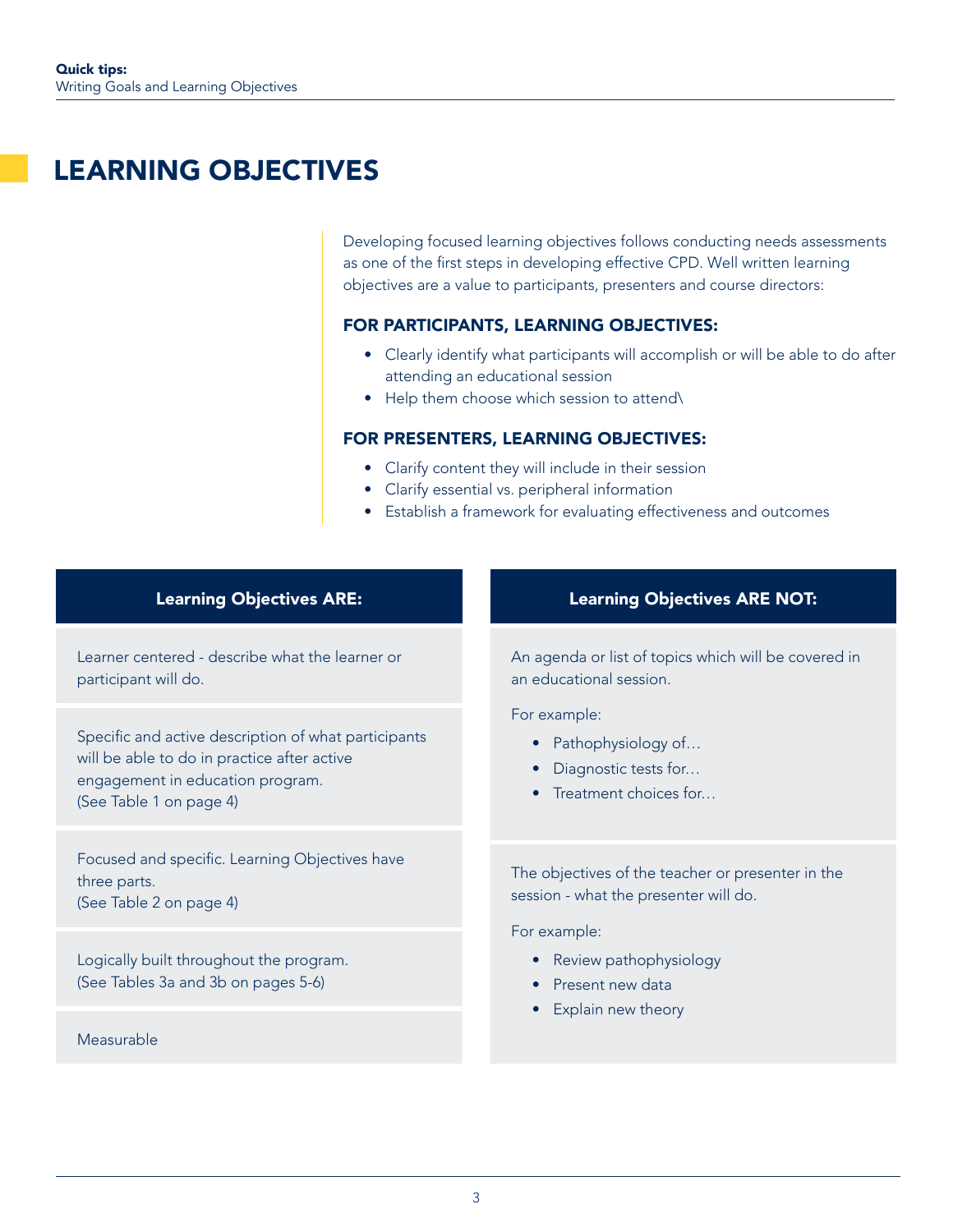# Learning Objectives - Table 1

# USE Action Verbs such as:

To write To recite To list To identify To contrast To construct To match To describe To explain To operate To select To choose

To complete

#### AVOID Non-specific verbs such as:

To know To enjoy To understand To grasp To realize To concentrate To be aware of To recognize To be familiar with To believe

To be more confident

# Learning Objectives - Table 2

Focused and specific learning objectives have three parts:

- A. Active, specific verb which describes a practice behaviour
- B. Identified criteria (i.e. for specific patient, treatment, disease state)
- C. Defined context (i.e. in a specific practice setting, or for a specific patient type)

#### For example:

"After active participation in the workshop, participants will be able to:…"

"After this educational session, participants will be able to: …"

- Assess respiratory distress in pediatric patients
- Manage acute respiratory distress in the emergency setting
- Establish home care protocols to help prevent pediatric respiratory emergencies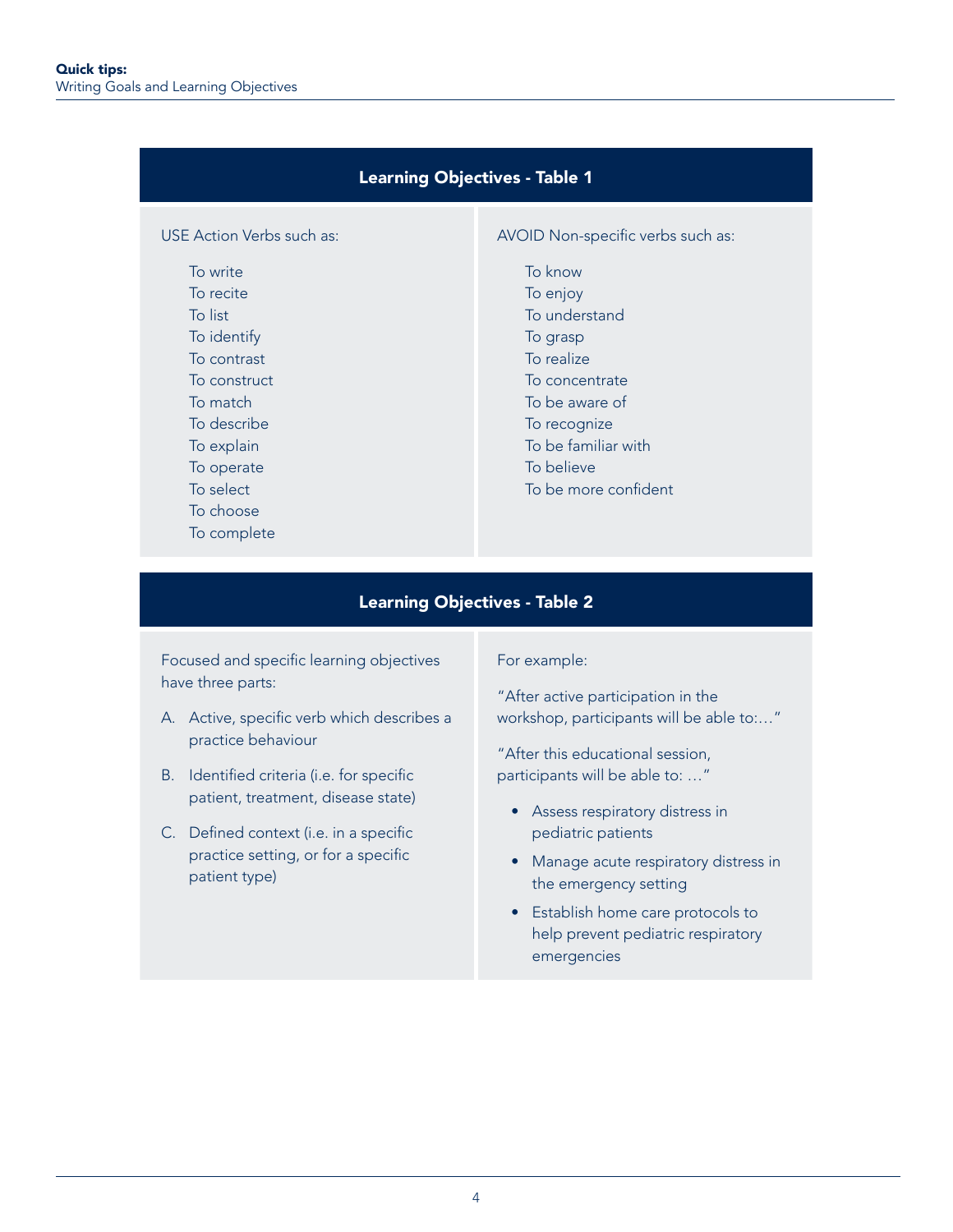# Learning Objectives - Table 3A

#### Objectives (usually about three to five) logically build throughout the program.

If the goal of the program is primarily cognitive change, you may want to choose verbs defined by Bloom's Cognitive Taxonomy below. Levels of cognitive skill progress from basic (knowledge) to complex (synthesize, evaluate). Look at the skills (column 1) you would like participants to exhibit as a result of participating in your educational event. Then choose the action verb appropriate to demonstrate that skill (column 2).

|                    | <b>Skills Demonstrated</b>                                                                                                                                                                                                          | <b>Action Verbs</b>                                                                                                                                                                                                                                                                                                                                                                                                                        |
|--------------------|-------------------------------------------------------------------------------------------------------------------------------------------------------------------------------------------------------------------------------------|--------------------------------------------------------------------------------------------------------------------------------------------------------------------------------------------------------------------------------------------------------------------------------------------------------------------------------------------------------------------------------------------------------------------------------------------|
| Knowledge          | Observation and recall of information.<br>Knowledge of dates, events, places.<br>Knowledge of major ideas.<br>Mastery of subject matter.                                                                                            | List, define, tell, describe, identify, show, label,<br>collect, examine, tabulate, quote, name, who,<br>when, where, recall, recognize, record, relate,<br>repeat, and underline.                                                                                                                                                                                                                                                         |
| Comprehension      | Understanding information.<br>$\bullet$<br>Grasp meaning.<br>$\bullet$<br>Translate knowledge into new context.<br>$\bullet$<br>Interpret facts, compare, and contrast.<br>Order, group, and infer causes.<br>Predict consequences. | Summarize, describe, interpret, contrast,<br>predict, associate, distinguish, estimate,<br>differentiate, discuss, extend, choose, cite<br>examples of, demonstrate use of, determine,<br>differentiate between, discriminate, explain,<br>express, give in own words, identify, locate,<br>pick, report, restate, review, recognize, select,<br>tell, translate, respond, practice, and simulate.                                         |
| <b>Application</b> | Use information.<br>• Use methods, concepts, and theories<br>in new situations.<br>Solve problems using required skills or<br>knowledge.                                                                                            | Apply, demonstrate, calculate, complete,<br>illustrate, show, solve, examine, modify, relate,<br>change, classify, experiment, dis-cover,<br>dramatize, employ, generalize, interpret,<br>operate, practice, schedule, shop, use, utilize,<br>and initiate.                                                                                                                                                                                |
| <b>Analysis</b>    | Seeing patterns.<br>Organization of parts.<br>Recognition of hidden meanings.<br>Identification of components.                                                                                                                      | Analyze, separate, order, explain, connect,<br>classify, arrange, divide, compare, select,<br>explain, infer, appraise, calculate, categorize,<br>conclude, contrast, correlate, criticize, deduce,<br>debate, detect, determine, develop, diagram,<br>differentiate, distinguish, draw conclusions,<br>estimate, evaluate, examine, experiment,<br>identify, inspect, inventory, predict, question,<br>relate, solve, test, and diagnose. |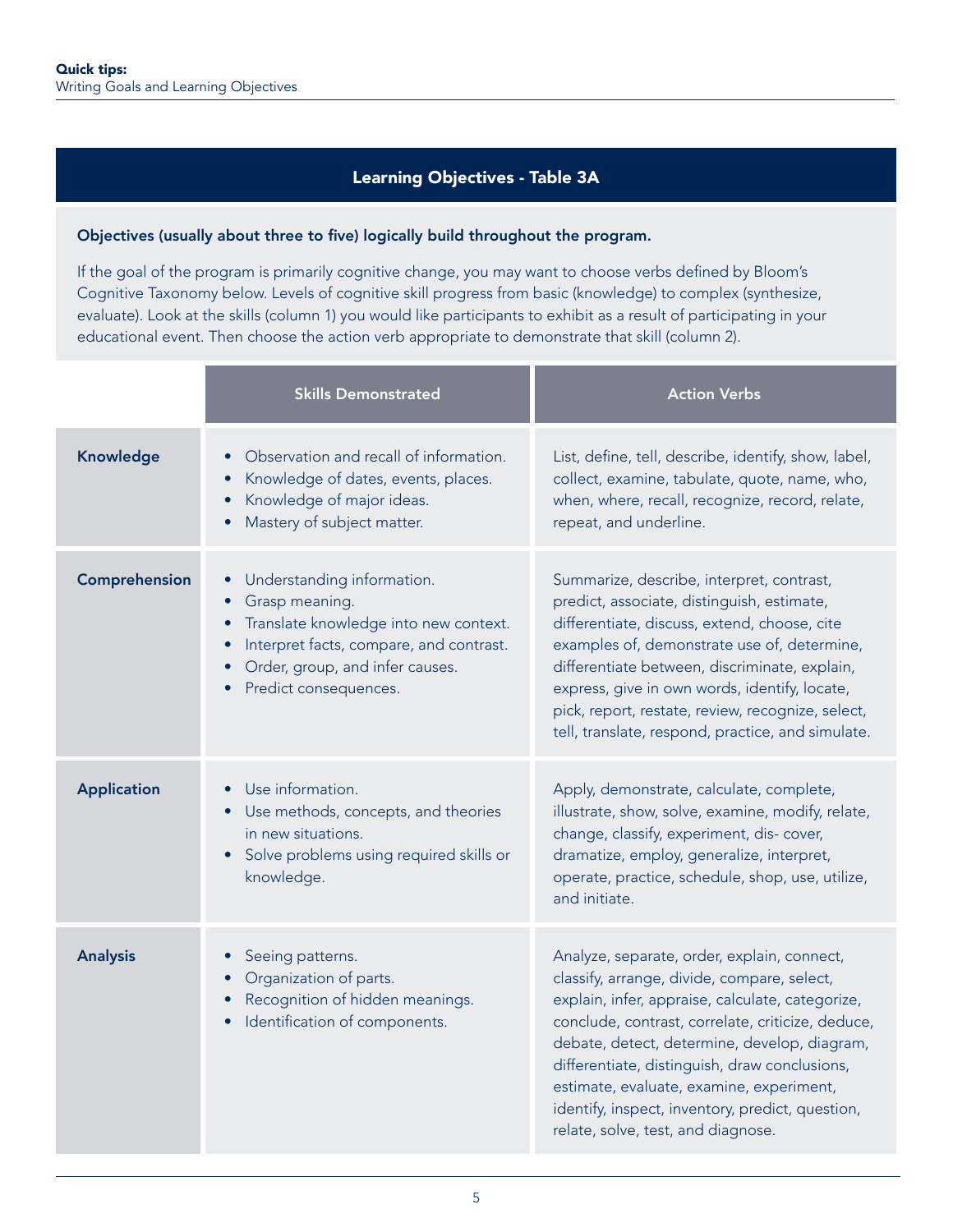| <b>Synthesis</b>  | • Use old ideas to create new ones.<br>• Generalize from given facts.<br>• Relate knowledge from several areas<br>• Predict, and draw conclusions.                                                | Combine, integrate, modify, rearrange,<br>substitute, plan, create, design, invent, what<br>if? compose, formulate, prepare, generalize,<br>rewrite, arrange, assemble, collect, construct,<br>develop, formulate, manage, modify, organize,<br>plan, produce, propose, predict, reconstruct,<br>set-up, synthesize, systematize, and devise. |
|-------------------|---------------------------------------------------------------------------------------------------------------------------------------------------------------------------------------------------|-----------------------------------------------------------------------------------------------------------------------------------------------------------------------------------------------------------------------------------------------------------------------------------------------------------------------------------------------|
| <b>Evaluation</b> | • Compare and discriminate between<br>ideas<br>• Assess value of theories, presentations<br>• Make choices based on reasoned<br>argument<br>• Verify value of evidence.<br>Recognize subjectivity | Assess, decide, rank, grade, test, measure,<br>recommend, convince, select, judge, explain,<br>discriminate, support, conclude, compare,<br>summarize, appraise, choose, critique,<br>estimate, evaluate, rate, revise, score, validate,<br>and value.                                                                                        |

# Learning Objectives - Table 3B

If the goal of the program is to translate knowledge to practice, develop skills, or evaluate attitude toward practice change, you may choose to use different verbs in the knowledge, skill, and/or attitude domains.

| <b>Knowledge</b> | <b>Remember/comprehend:</b> Compare, contrast, define, describe, discuss, distinguish, identify,<br>illustrate, label, list, recognize, repeat, report<br>Interpret - apply - analysis: appraise, classify, compare, compute, determine, differentiate,<br>judge, predict, estimate<br>Solution - synthesize - evaluate: assess, calculate, choose, decide, design, examine, formulate,<br>invent, plan, propose, select, speculate |
|------------------|-------------------------------------------------------------------------------------------------------------------------------------------------------------------------------------------------------------------------------------------------------------------------------------------------------------------------------------------------------------------------------------------------------------------------------------|
| <b>Skill</b>     | Copy: adjust, measure, demonstrate, diagram, record<br>Control: make, locate, separate, prescribe, handle, palpate, perform, diagnose, listen, percuss<br>Act: operate, build, integrate, project, advise, counsel, choose                                                                                                                                                                                                          |
| <b>Attitude</b>  | <b>Receptive:</b> accept, agree, allow, volunteer, approve<br>Respond: build on, co-operate, criticize, defend, encourage, endorse, help, recommend,<br>advocate, formulate, empathize, evaluate, justify, judge, reassure, question.<br><b>Internalize:</b> choose, decide to, lead, empathize, adopt, exemplify, manage, recommend,<br>collaborate, acknowledge.                                                                  |

#### A note on attitudes:

Attitudes are often ignored in educational planning because they are hard to define and even harder to measure. However, it is also very evident that attitudes directly influence choices learners make. No change in practice is possible without a positive attitude towards that change.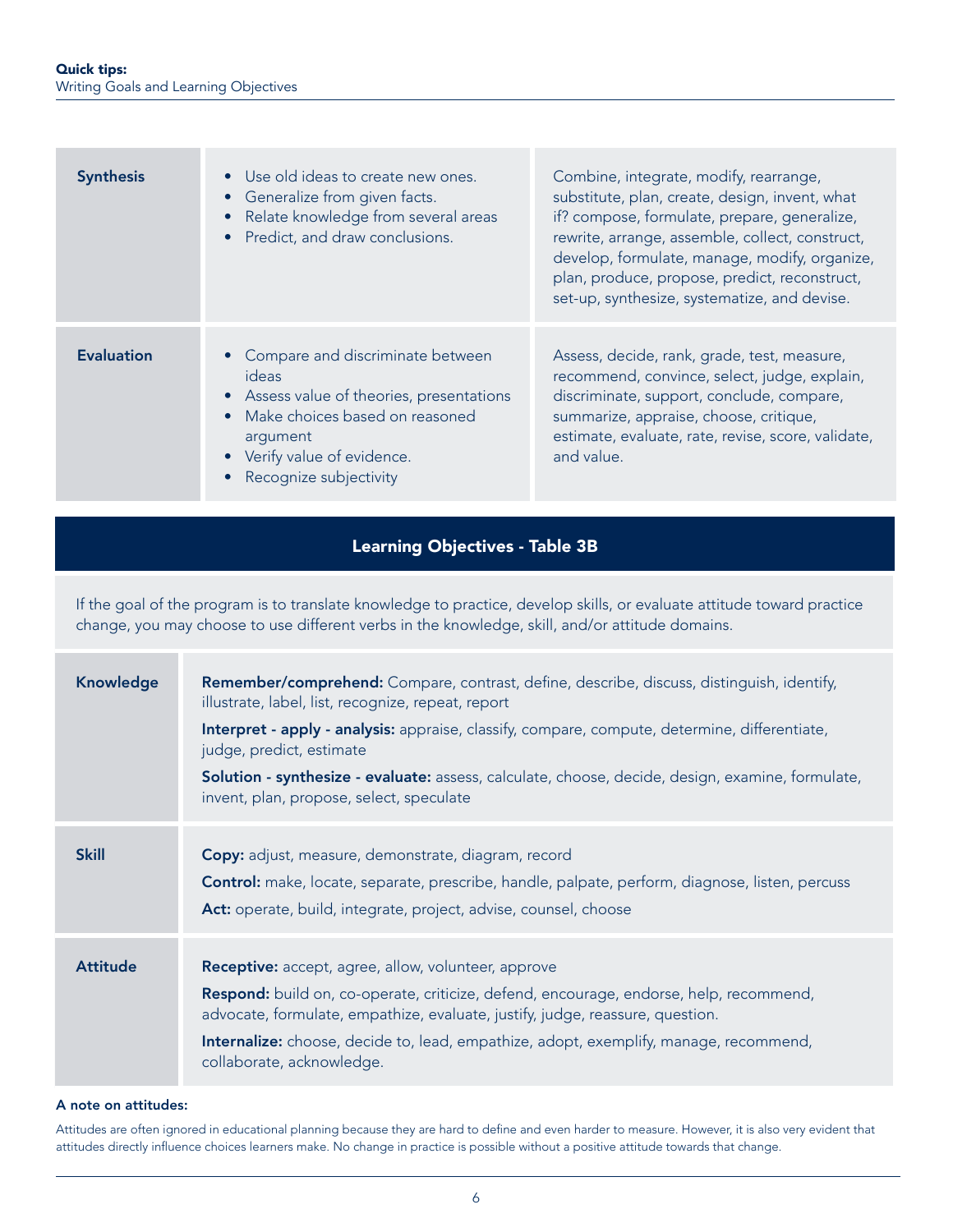# **REFERENCES**

Anderson, LW and Krathwohl, DR (Eds). A taxonomy for learning, teaching, and assessing: A Revision of Bloom's taxonomy of educational objectives. Boston, MA: Allyn & Bacon, 2000.

Bloom BS (Ed), Engelhart MD, Furst EJ, Hill WH, Krathwohl DR. Taxonomy of educational objectives: The classification of educational goals, handbook 1: Cognitive Domain. New York, NY: Longmans Green and Company, 1956.

Harden RM, Learning outcomes and instructional objectives: is there a difference? Medical Teacher 2002; 24:2:151-151.

Houlden RL and Collier CP. Learning outcome objectives: A critical tool in learner-centered education. JCEHP 1999:19:4:208-213.

Shannon S. Educational objectives for CME programmes. The Lancet 2003; 361:1308.

# ACKNOWLEDGEMENTS

Jane Tipping, MADEd PCC (ICF) Education Consultant, Post MD Education Continuing Professional Development